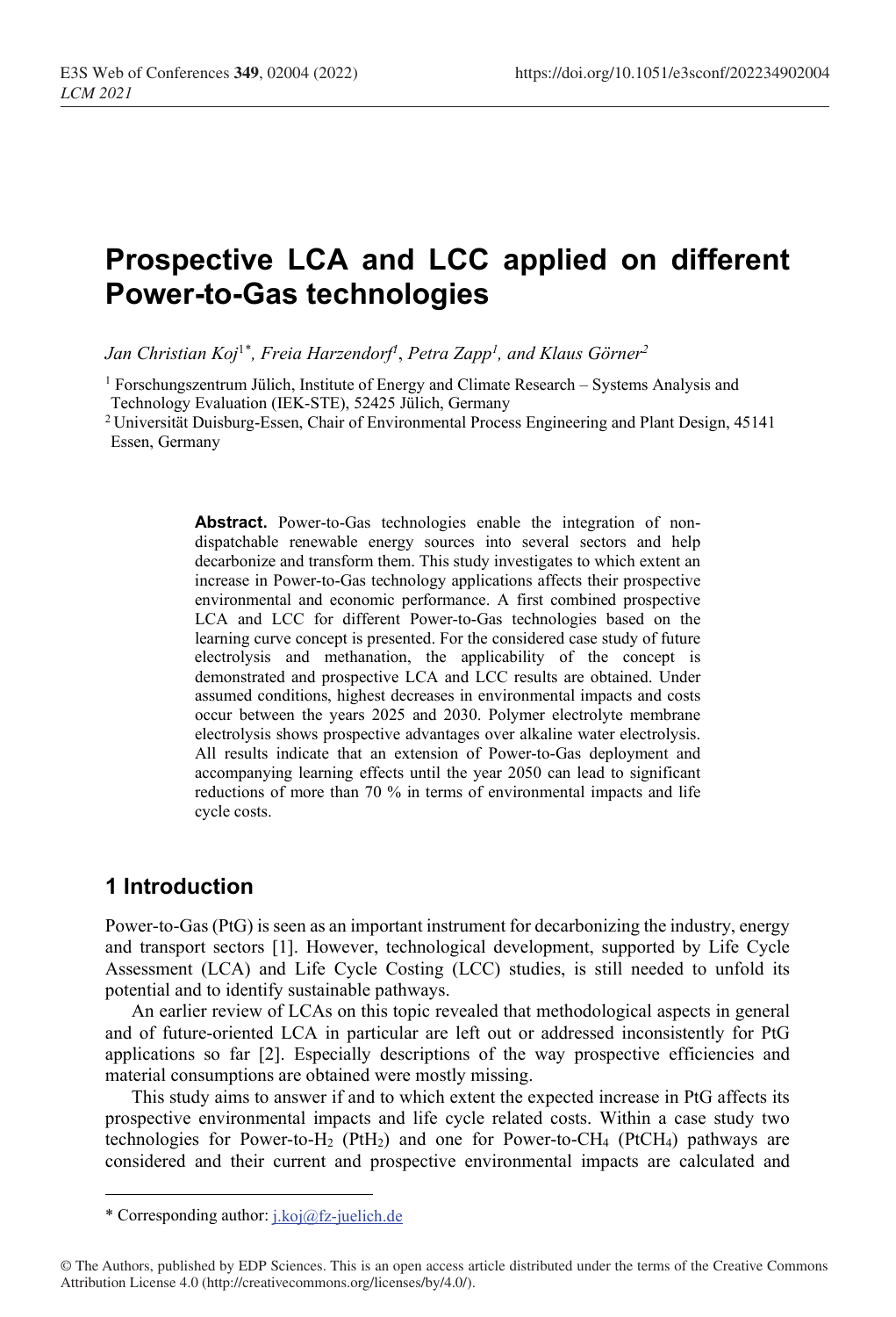compared. For the presented assessments results of the centre of excellence "Virtual Institute - Power to Gas and Heat" project framework are considered. To the authors' knowledge, no combined prospective LCA and LCC based on learning curves of PtG technologies has yet been conducted.

#### **2 Methods and case study description**

There is a broad range of quantitative and qualitative methods to analyse prospective technological developments [3], of which the learning curve concept was selected for this study. The learning curve concept is a suitable tool as it is based on learning effects. These effects describe the experience gained within manufacturing processes over time, affecting not only the technological performance but also the environmental impacts and costs.

A publication by Wright in 1936 [4] served as the basis for most of the further work on this subject. Wright analyzed technology costs and their development, using the example of aircraft construction. He discovered that the time required, or unit labor cost, for each aircraft built decreases by a constant percentage as the cumulative number of aircraft produced doubles. A better manufacturing efficiency by increasing production can be considered as the reason [5]. Consequently, learning curves describe the relationship of the increase in production or cumulative capacities of a good and cost reduction [6].

Over the past decades, different models of learning curves have been developed [7]. Eq. 1 has been considered as essential for this study.

$$
C_t = C_0 \left(\frac{X_t}{X_0}\right)^{-\beta} \tag{1}
$$

 $C_0$  indicates costs (unit costs, investment costs or labour costs) at time t=0.  $X_0$  and  $X_t$ stand for capacities of technologies at time t=0 and a prospective time t.  $\beta$  is the applied learning parameter, that can be calculated by a logarithmic equation based on a learning rate. An economic learning rate of 10 % means that for each doubling of cumulative installed capacity, the costs decrease by 10 %. In literature, the terms learning and experience curves are rarely clearly distinguished from each other and are often used synonymously [5, 6]. Thus, in this work, only the term learning curve is used. Additionally, within this study the expression environmental learning curve is used if the concept is applied on LCA.

In LCAs, environmental learning curves can be used in the phases Life Cycle Inventory (LCI) and Life Cycle Impact Assessment (LCIA). Environmental learning curve concepts are considered as an option to obtain LCI data for future-oriented LCAs [8]. They can be applied on technology efficiencies or material consumption. Furthermore, an environmental learning curve approach to estimate future inputs (materials or energy) was developed and mathematically formulated by Bergesen et al. [9]. Within this approach the costs of eq. 1 are replaced by the amount of direct inputs and a parameter β, describing learning specifically for these inputs (materials or energy), is used. On the other hand, there are environmental learning curve concepts that have a direct future-oriented effect on the LCIA phase by indicating future trends in environmental impacts [9, 10]. Some authors assumed, that the economic learning rates of an established technology can also be applied for environmental learning curves as a rough approximation [11, 12]. Arnold [11] describes as reason for this assumption, that further influencing factors on the learning diminish as the technology becomes more established. Following this approach, same economic and environmental learning rates are assumed to calculate the learning parameter β for costs and environmental impact forward projection with eq. 1. For the environmental learning curve  $C_0$  indicates the environmental impact (e.g. global warming potential) of a technology at time  $t=0$ .

Within the assessed case study, current and prospective conditions until the year 2050 are compared. The spatial scope is Germany. As electricity input wind onshore is assumed. Base are environmental values for the start year of the assessed period provided by the "Virtual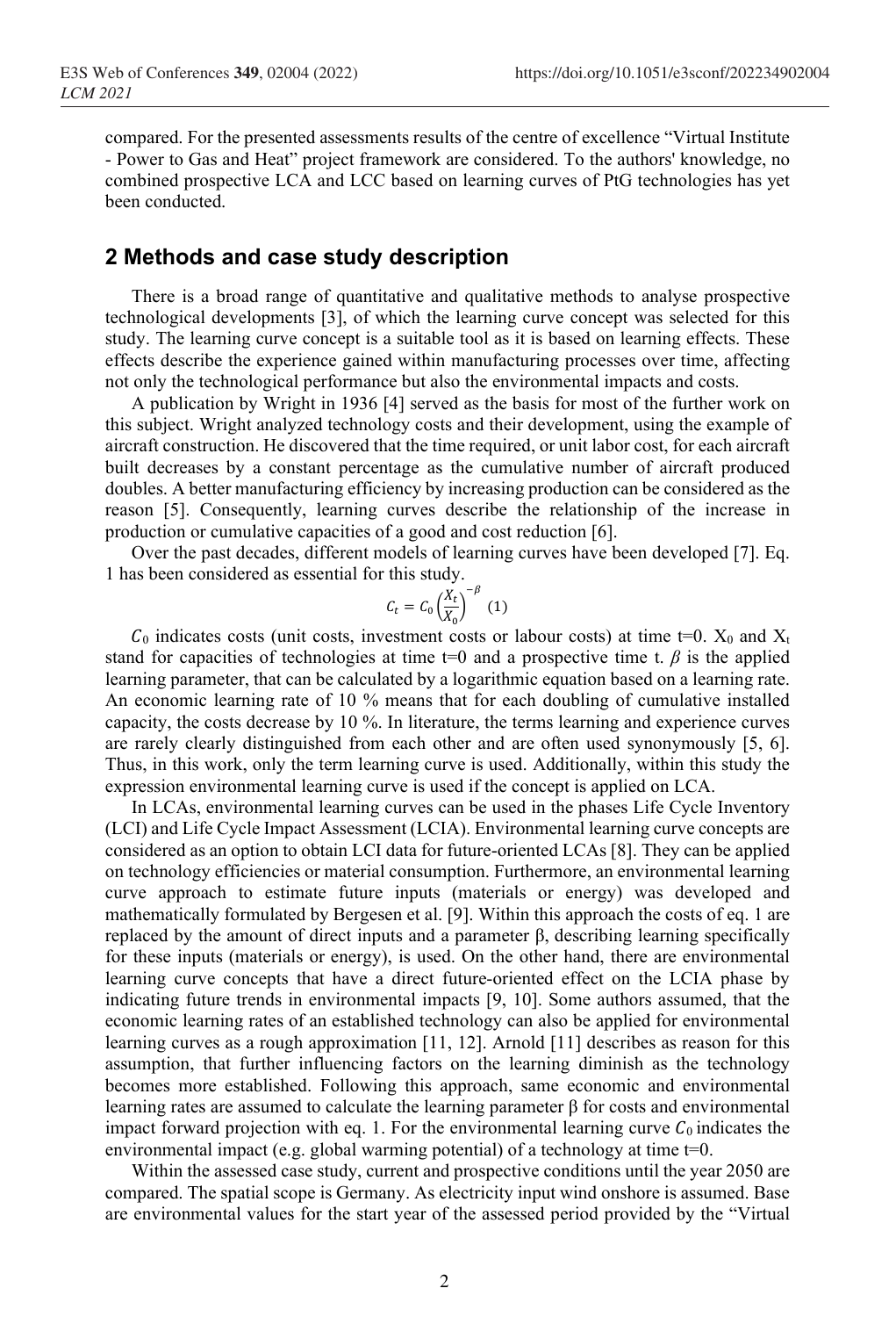Institute – Power to Gas and Heat" project. Two different electrolysis types for PtH<sub>2</sub> are considered: alkaline water electrolysis cells (AEC) and polymer electrolyte membrane electrolysis cells (PEMEC). Additionally, an integrated PtCH<sub>4</sub> system using hydrogen from PEMEC for the catalytic methanation (CM) process is assessed. For each of these technologies a "high" and a "low" capacity increase from the year 2020 until the year 2050 is assumed based on [6, 13]. With regard to the learning curve calculation, information on worldwide capacities, as illustrated in Fig. 1, is required.



**Fig. 1.** Assumed cumulative installed global capacities of AEC, PEMEC (left diagram) and CM (right diagram) till the year 2050 based on [6, 13].

While highest absolute increases occur in the distant future, highest relative increases (multiplication rates of capacities) are expected between the years 2025 and 2030. With regard to the different electrolysis technologies higher increases in cumulative installed capacity are assumed for PEMEC compared to AEC. As typical system size 5 MW is considered. For the LCC additionally an up-scaling to 50 MW in 2050 is analysed. The assumed projections are in the range of other projections on a global scale and political hydrogen strategies. Projections expect multi-gigawatt capacities of electrolysis in the year 2030 [14] and multi-terawatt capacities in the year 2050 [15]. Regarding hydrogen strategies Germany and the European aim on multi-gigawatt capacities in the year 2030. Germany has an electrolysis capacity target of 5 GW and the European Union of 40 GW.

For calculating prospective environmental impacts, learning rates for established PtG technologies had to be obtained. In a literature research for electrolysis, different learning rates between 8 % [16] and 18±13 % [17] were identified. For CM only one publication with same learning rates (13 %) for methanation and electrolysis was found [18]. A trend was observed that highest values are given in publications of the distant past of the last century, when the technologies were less mature. To present more current conditions and a range of developments, three different learning rates for PtG systems were taken into account, 8 %, 9.6 %, and 12 %.

The geographic and temporal scope of the case study and life cycle-based assessments have been already mentioned. There are some more assumptions related to the goal and scope of the LCA and LCC. For this study an attributive cradle-to-gate LCA approach is chosen. The assessment is related to the functional unit "1 kg gas". The LCA software used is openLCA in version 1.10.3. Background data for the life cycle inventory preparation are taken from the LCA database ecoinvent (version 3.7.1) in the system model "cut-off by classification". The considered LCA methodology for the impact assessment is ReCiPe in version 2016 v1.1 Midpoint (hierarchist). Due to its significance the LCA in this study analyzes the global warming potential (GWP)/climate change in particular. With regard to the global warming potential, the reference to a period of 100 years was chosen (GWP100).

The economic assessment is linked to assumptions within the project "STORE&GO" ([6, 13]). Besides values for whole systems, also learning rates for individual components are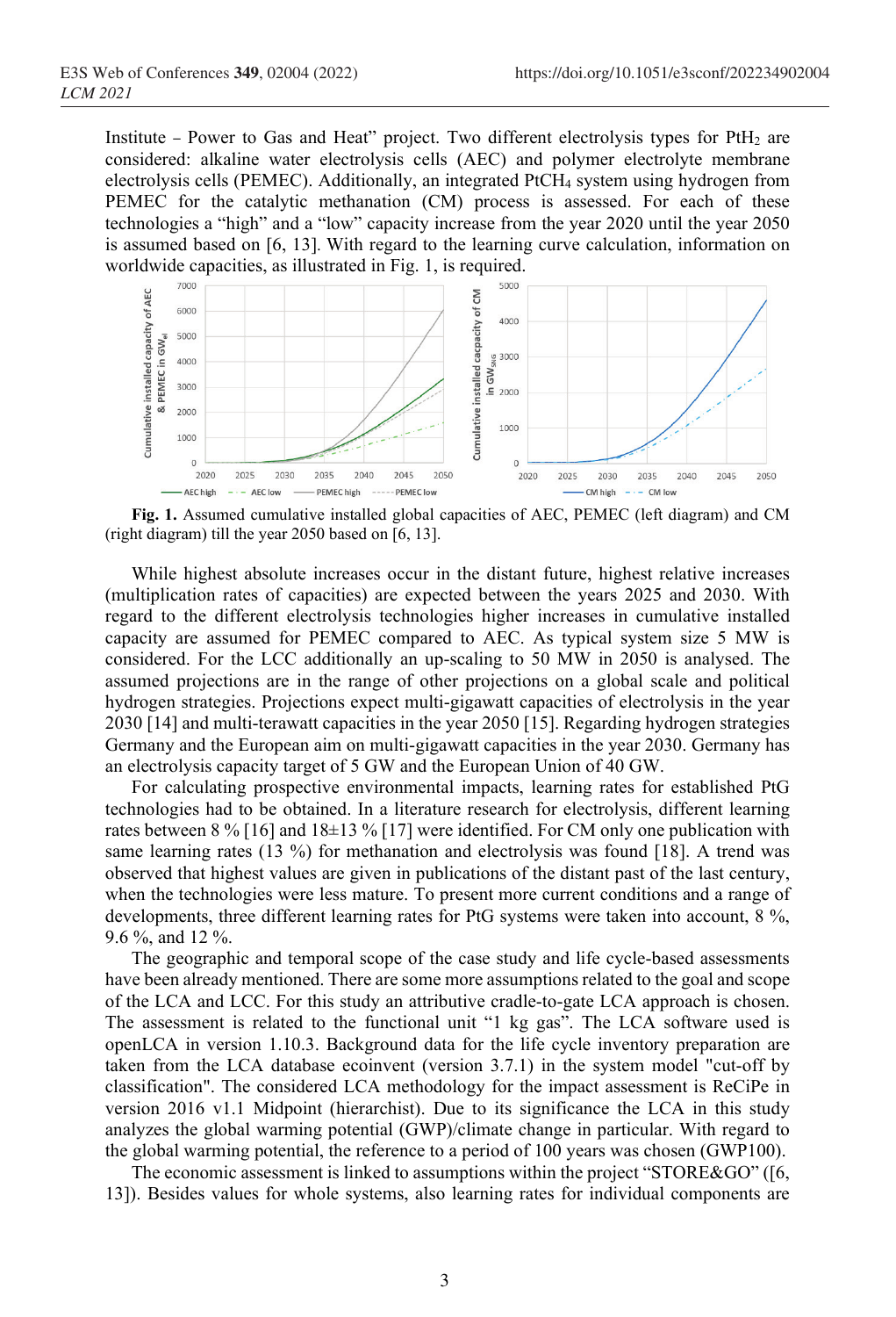pointed out, which were taken into account for the current study. The learning rates of system components reach from  $7 - 13 \%$ .

## **3 Results**

First, results of the prospective environmental assessment for AEC, PEMEC, and CM supplied with hydrogen from PEMEC are illustrated in Figure 2 exemplarily for the impact category climate change.

A main outcome is that the highest environmental impact reduction between time steps is given between 2025 and 2030. This is because highest relative multiplication rates of installed capacity are assumed for this period. The impact reductions from the year 2025 to the year 2030 depend on the learning rate and technology considered and reach up to more than a third. From the year 2040 onwards calculation no longer show significant reductions in environmental impacts as capacity multiplication rates decrease. Highest impact reductions of the assessed PtG technologies until 2050 are projected for PEMEC, reaching up to more than 80 %, due to the highest assumed capacity increase. Moreover, increasing impact reductions can be observed for higher learning rates. In comparison to the variation between high and low capacities, the learning rate variation between 8 % and 12 % affects higher impact reductions.

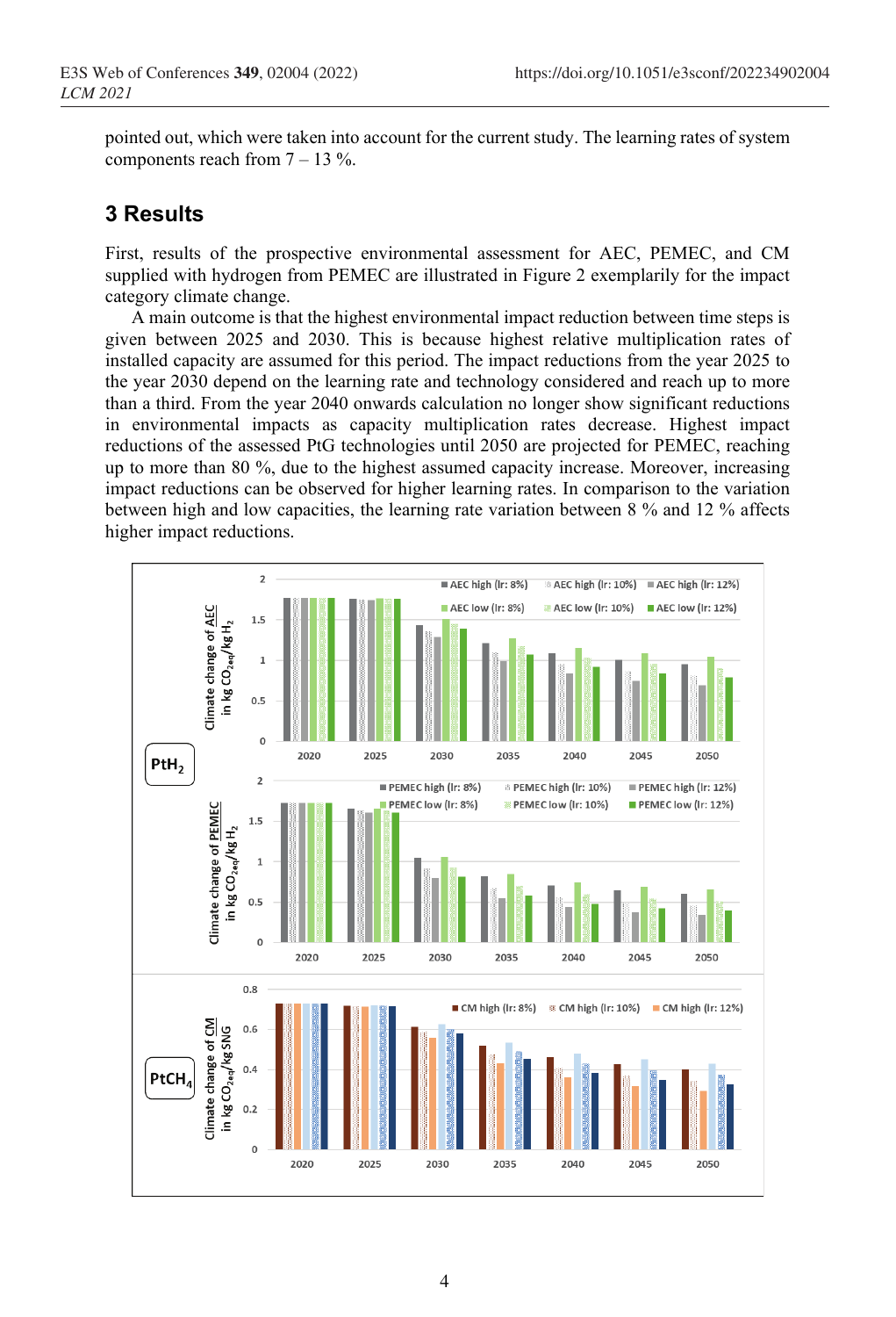**Fig. 2.** Developments of climate change impacts for PtH2 (AEC & PEMEC) and PtCH4 (CM) until the year 2050 (lr: learning rates).

For the same technologies and period prospective economic results are calculated and illustrated in Fig. 3, showing the capital expenditures (CapEx). In the LCC variations of learning and additional up-scaling are combined. Additionally, contributions of different system components with different learning rates are considered. Variations of learning rates and capacity increases, as shown in Fig. 2, are not considered. With regard to the contribution of individual components, stacks reveal highest CapEx contributions for AEC. In comparison to AEC lower costs are calculated for PEMEC in 2050 due to a significantly higher capacity multiplication rate between 2025 and 2030 and a constant learning rate.



**Fig. 3.** CapEx developments for PtH2 (AEC & PEMEC) and PtCH4 (CM) (lr: learning rates) until the year 2050 based on [6, 13].

For the PtCH4 system costs decrease but to a lower extent compared to the electrolysis technologies. For this technology balance of plant shows highest CapEx contributions.

## **4 Discussion and conclusions**

This study demonstrates a decrease in life cycle environmental impacts and costs of PtG technologies if their capacities are significantly expanded. Capacity increase and learning rates affect the environmental impacts and life cycle costs of these technologies. The learning could cause environmental impact decreases of more than 80 % and CapEx reductions of more than 70 % until 2050 for highest assumed learning rates and capacity increase.

Compared to results of conventional technologies, the results for  $PtH<sub>2</sub>$  and  $PtCH<sub>4</sub>$ operation based on wind energy indicate clear environmental advantages. A former study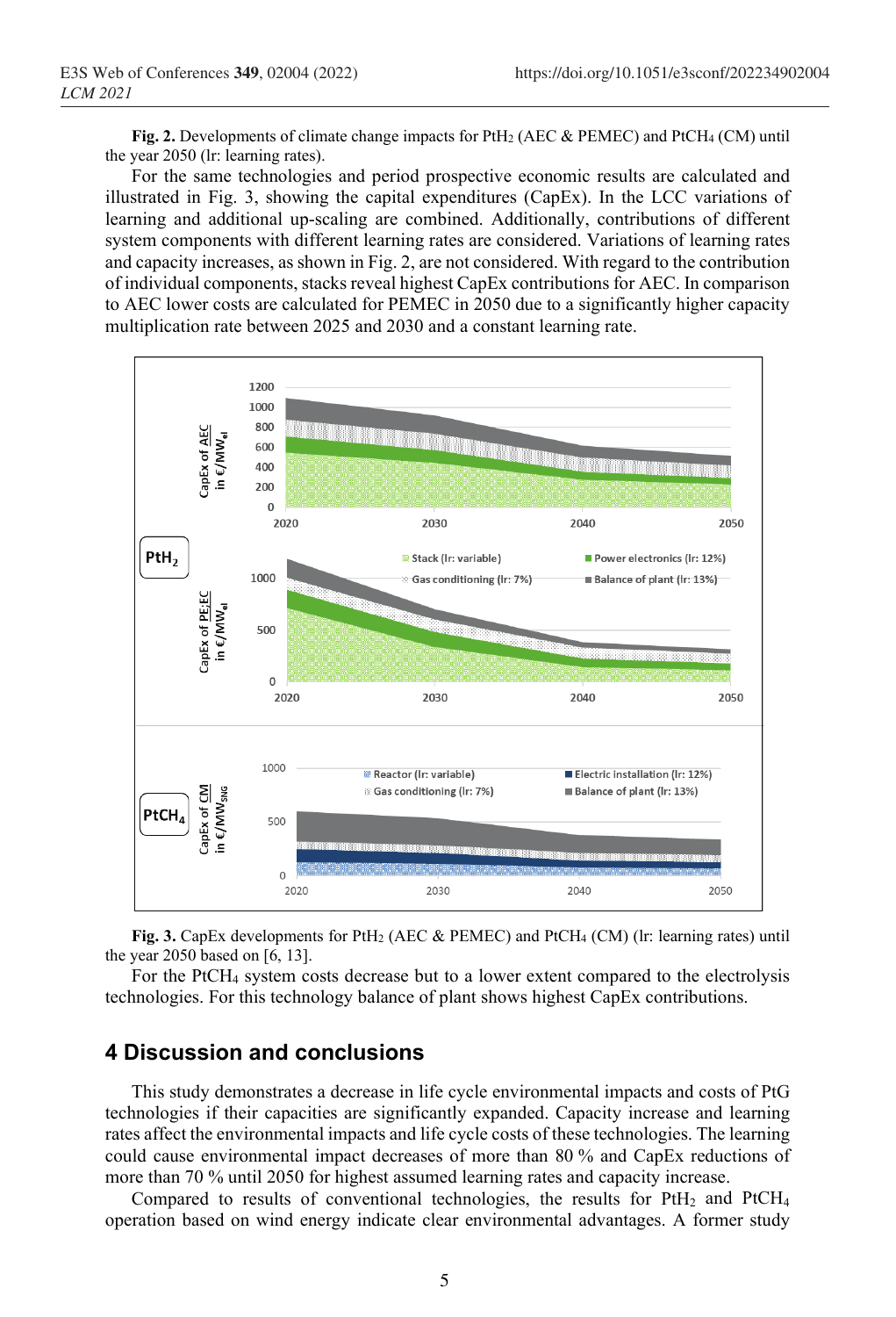[19, 20] calculated around 10.6 kg  $CO<sub>2eq</sub>/kg$  (88 g  $CO<sub>2eq</sub>/MJ$ ) for hydrogen from steam reforming of natural gas as well as 3.2 kg  $CO_{2eq}/kg$  (63 g  $CO_{2eq}/MJ$ ) for natural gas including upstream impacts. If the first value is compared with the PtH<sub>2</sub> results, a significantly better environmental performance is already evident in 2020. The environmental advantages also apply to PtCH<sub>4</sub> compared to conventional natural gas as a reference. For PtH<sub>2</sub> impact reductions of over 95 % compared to the reference are possible in the year 2050. In the best case for PtCH4 impacts can be reduced by around 90 % in comparison to the reference.

It was shown that learning curves are a quantitative method applicable for a combined prospective LCA and LCC. The combined LCA and LCC has a common basis, the assumed cumulative installed capacities (Fig. 1). However, there are disparities that must be highlighted. The system level has been considered for LCA and the component level for LCC. Furthermore, the presented LCC takes up-scaling into account, while it is not yet considered for LCA. Future work should constitute a uniform approach.

The LCA results were shown for the indicator "climate change". Literature indicates that the approach can also be applied on further impacts. Consideration of additional impact categories would provide a more complete picture of the environmental impacts. LCC results are limited to CapEx values. Thereupon the levelised costs of PtG technologies [21, 22] could be assessed as a more common indicator of LCC.

The approach to use economic learning rates from established technologies [11, 12] for environmental learning curves is a possible but facilitated approach. However, it needs further analysis of its robustness and applicability. An analysis with own calculations of learning rates and their application on environmental learning curves, especially to obtain prospective LCI data for construction and operation of PtG, would deliver further insights about environmental contributions of different life cycle stages. A comparison of the different environmental learning curve approaches is intended to identify strengths and weaknesses of different approaches.

For all kinds of prospective life cycle-oriented assessments, uncertainty is a challenge and has to be addressed. In this study, the uncertainty of results was reduced by considering many time steps (one-year steps rather than ten-year steps) for the capacity increase. Additionally, different learning rates and prospective capacities were used within the environmental assessment to show ranges of prospective results. However, different kinds of uncertainty analysis, that could be applied in further work, would improve the accuracy of results.

Funding of the center of excellence "Virtual Institute - Power to Gas and Heat" (EFRE-0400151) by the "Operational Program for the promotion of investments in growth and employment for North Rhine–Westphalia from the European fund for regional development" (OP EFRE NRW) through the Ministry of Economic Affairs, Innovation, Digitalization and Energy of the State of North Rhine-Westphalia is gratefully acknowledged.

#### **References**

- 1. M. Sterner, *Power-to-Gas*, in *Handbook of Climate Change Mitigation and Adaptation*, W.-Y. Chen, T. Suzuki, and M. Lackner, Editors. 2016, Springer New York: New York, NY. p. 1-51.
- 2. J.C. Koj, C. Wulf, and P. Zapp, *Environmental impacts of power-to-X systems - A review of technological and methodological choices in Life Cycle Assessments.* Renewable and Sustainable Energy Reviews, 2019. **112**: p. 865-879.
- 3. S.I. Olsen, M. Borup, and P.D. Andersen, *Future-Oriented LCA*, in *Life Cycle Assessment: Theory and Practice*, M.Z. Hauschild, R.K. Rosenbaum, and S.I. Olsen, Editors. 2018, Springer International Publishing: Cham. p. 499-518.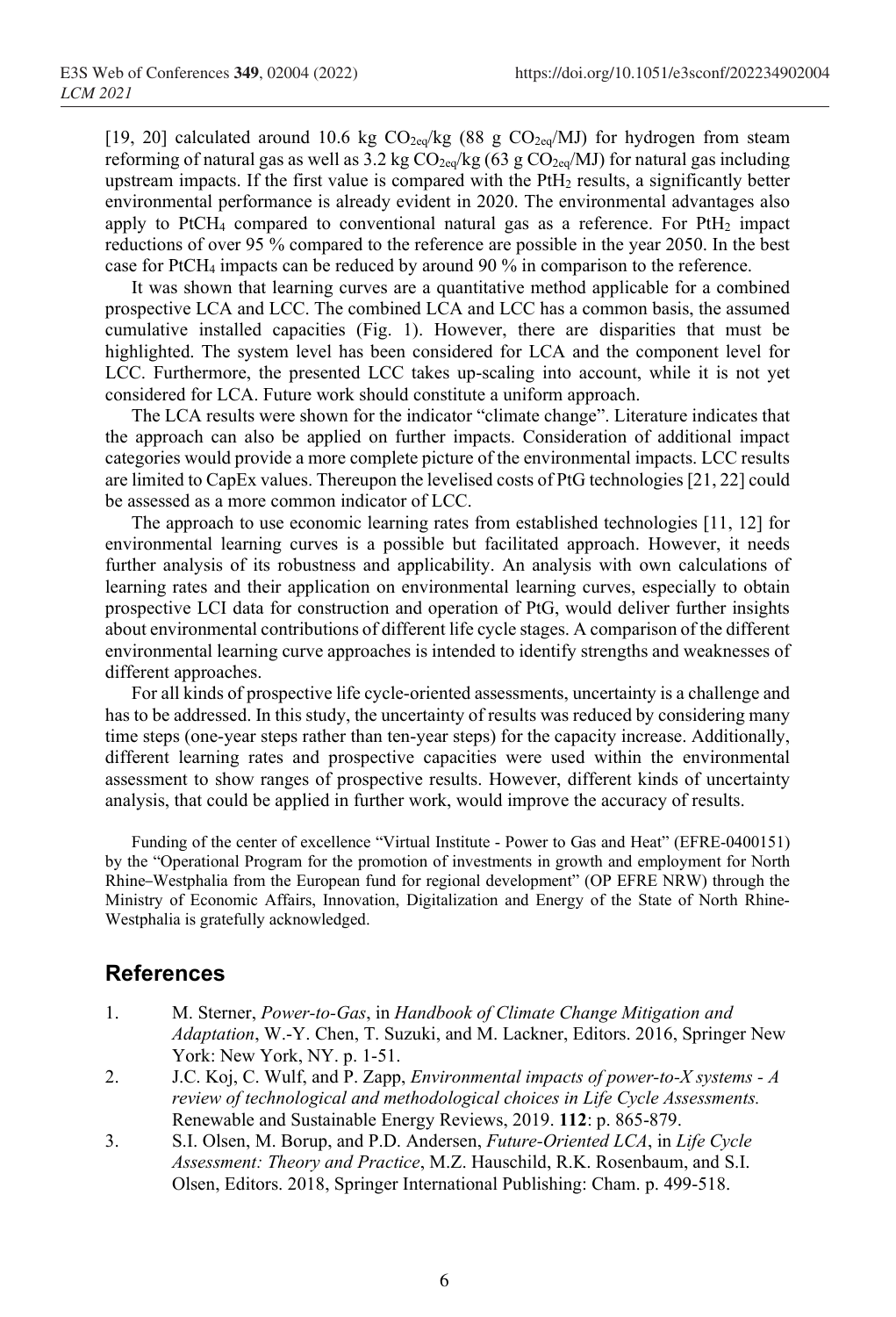- 4. T.P. Wright, *Factors Affecting the Cost of Airplanes.* Journal of the Aeronautical Sciences, 1936. **3**(4): p. 122-128.
- 5. G. Thomassen, S. Van Passel, and J. Dewulf, *A review on learning effects in prospective technology assessment.* Renewable and Sustainable Energy Reviews, 2020. **130**: p. 109937.
- 6. H. Böhm, et al., *D7.5 Report on experience curves and economies of scale*, in *Innovative large-scale energy storage technologies and Power-to-Gas concepts after optimisation*. 2018.
- 7. C.H. Glock, et al., *Applications of learning curves in production and operations management: A systematic literature review.* Computers & Industrial Engineering, 2019. **131**: p. 422-441.
- 8. A. Louwen and J.S. Lacerda, *Chapter 2 - The experience curve: concept, history, methods, and issues*, in *Technological Learning in the Transition to a Low-Carbon Energy System*, M. Junginger and A. Louwen, Editors. 2020, Academic Press. p. 9-31.
- 9. J.D. Bergesen and S. Suh, *A framework for technological learning in the supply chain: A case study on CdTe photovoltaics.* Applied Energy, 2016. **169**: p. 721- 728.
- 10. M. Caduff, et al., *Wind Power Electricity: The Bigger the Turbine, The Greener the Electricity?* Environmental Science & Technology, 2012. **46**(9): p. 4725-4733.
- 11. K. Arnold, *Treibhausgas-Optimierung des Einsatzes von Technologien zur Erzeugung und Nutzung von Biomethan auf Basis nachwachsender Rohstoffe als Baustein eines zukunftsfähigen Energiesystems*, in *Fakultät für Ingenieurwissenschaften, Abteilung Maschinenbau und Verfahrenstechnik*. 2015, Universität Duisburg-Essen: Essen.
- 12. S. Simon, K. Arnold, and T. Targiel, *Synoptische Auswertung von Szenarien und Lernkurven - Endbericht AP 3. BioEnergieDat - Bereitstellung einer aktuellen und harmonisierten Datenbasis als Beitrag zur Weiterentwicklung einer nachhaltigen Bioenergiestrategie*. 2013: Stuttgart; Wuppertal.
- 13. H. Böhm, et al., *Projecting cost development for future large-scale power-to-gas implementations by scaling effects.* Applied Energy, 2020. **264**: p. 114780.
- 14. C. Wulf, P. Zapp, and A. Schreiber, *Review of Power-to-X Demonstration Projects in Europe.* Frontiers in Energy Research, 2020. **8**(191).
- 15. IRENA, *Green Hydrogen Cost Reduction: Scaling up Electrolysers to Meet the 1.5°C Climate Goal*. 2020: Abu Dhabi.
- 16. T. Gül, et al., *An energy-economic scenario analysis of alternative fuels for personal transport using the Global Multi-regional MARKAL model (GMM).* Energy, 2009. **34**(10): p. 1423-1437.
- 17. K. Schoots, et al., *Learning curves for hydrogen production technology: An assessment of observed cost reductions.* International Journal of Hydrogen Energy, 2008. **33**(11): p. 2630-2645.
- 18. M. Thema, et al., *Necessity and Impact of Power-to-gas on Energy Transition in Germany.* Energy Procedia, 2016. **99**: p. 392-400.
- 19. A. Liebich, et al., *Detailed analyses of the system comparison of storable energy carriers from renewable energies - Final report*, G.E. Agency, Editor. 2021: Dessau-Roßlau.
- 20. A. Liebich, et al., *Detailed analyses of the system comparison of storable energy carriers from renewable energies - Annex*, G.E. Agency, Editor. 2021: Dessau-Roßlau.
- 21. W. Kuckshinrichs, T. Ketelaer, and J.C. Koj, *Economic Analysis of Improved Alkaline Water Electrolysis.* Frontiers in Energy Research, 2017. **5**(1).